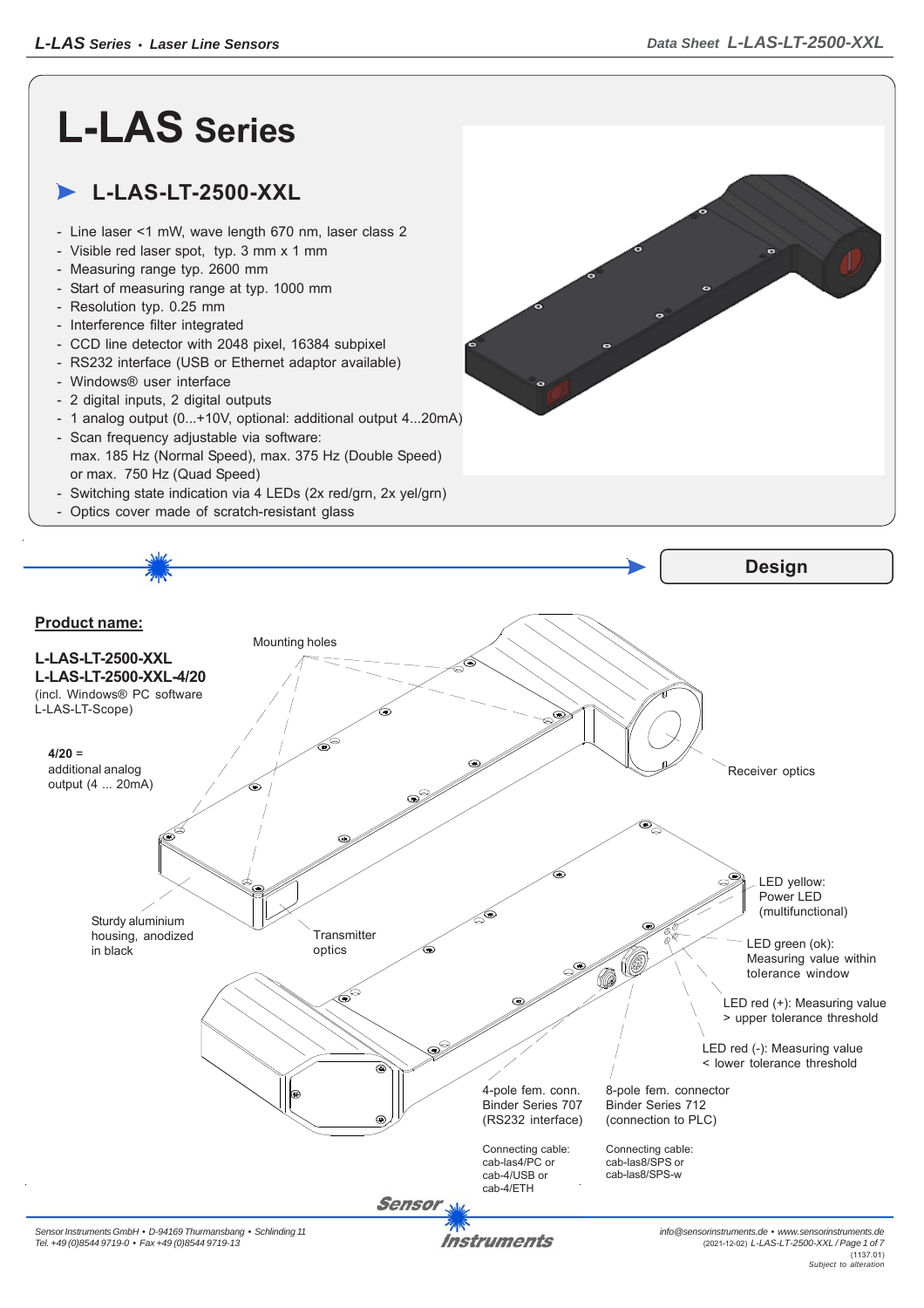

**Technical Data**

| <b>Type</b>                                 | <b>L-LAS-LT-2500-XXL</b><br>L-LAS-LT-2500-XXL-4/20                                                                                                                                                                                                                                                                                                      |                                                              |  |
|---------------------------------------------|---------------------------------------------------------------------------------------------------------------------------------------------------------------------------------------------------------------------------------------------------------------------------------------------------------------------------------------------------------|--------------------------------------------------------------|--|
| Light source                                | Semiconductor laser, 670 nm, DC-operation, 1 mW max. opt. power, laser class 2 acc. to DIN EN 60825-1.<br>The use of these laser sensors therefore requires no additional protective measures.                                                                                                                                                          |                                                              |  |
| Measuring range                             | typ. 2600 mm                                                                                                                                                                                                                                                                                                                                            |                                                              |  |
| Start of measuring range                    | typ. 1000 mm (measured from housing edge, cf. picture beam path)                                                                                                                                                                                                                                                                                        |                                                              |  |
| End of measuring range                      | typ. 3600 mm (measured from housing edge, cf. picture beam path)                                                                                                                                                                                                                                                                                        |                                                              |  |
| Resolution                                  | typ. 0.25 mm                                                                                                                                                                                                                                                                                                                                            |                                                              |  |
| Reproducibility                             | typ. $\pm$ 0.25 mm                                                                                                                                                                                                                                                                                                                                      |                                                              |  |
| Linearity                                   | $\leq$ 0.4% of full scale output (FSO)                                                                                                                                                                                                                                                                                                                  |                                                              |  |
| Laser line geometry                         | typ. 3 mm x 1 mm                                                                                                                                                                                                                                                                                                                                        |                                                              |  |
| Optical filter                              | Interference filter                                                                                                                                                                                                                                                                                                                                     |                                                              |  |
| Analog output (ANA)                         | 1x voltage output $(0  +10V)$                                                                                                                                                                                                                                                                                                                           | 1x voltage output $(0  +10V)$<br>1x current output (4  20mA) |  |
| Digital outputs (OUT0, OUT1)                | OUT0: (-) Measuring value < lower tolerance threshold<br>OUT1: (+) Measuring value > upper tolerance threshold<br>pnp bright-switching/npn dark-switching or pnp dark-switching/npn bright-switching,<br>adjustable under Windows®, 100 mA, short-circuit proof                                                                                         |                                                              |  |
| Digital inputs (IN0, IN1)                   | INO: External trigger, IN1: Teach/Reset (double function), input voltage +Ub/0V, with protective circuit                                                                                                                                                                                                                                                |                                                              |  |
| Voltage supply                              | +24VDC $(\pm 10\%)$                                                                                                                                                                                                                                                                                                                                     |                                                              |  |
| Sensitivity setting                         | adjustable under Windows® via PC                                                                                                                                                                                                                                                                                                                        |                                                              |  |
| Laser power correction                      | adjustable under Windows® via PC                                                                                                                                                                                                                                                                                                                        |                                                              |  |
| Current consumption                         | typ. 200 mA                                                                                                                                                                                                                                                                                                                                             |                                                              |  |
| Enclosure rating                            | Electronics: IP64, optics: IP67                                                                                                                                                                                                                                                                                                                         |                                                              |  |
| Temperature stability                       | 0.01% of measuring range/°C                                                                                                                                                                                                                                                                                                                             |                                                              |  |
| Temperature ranges                          | operating temperature range: -10°C  +50°, storage temperature range: -20°C  +85°C                                                                                                                                                                                                                                                                       |                                                              |  |
| Housing material                            | Aluminum, anodized in black                                                                                                                                                                                                                                                                                                                             |                                                              |  |
| Housing dimensions                          | LxWxH approx. 260 mm x 95 mm x 45 mm                                                                                                                                                                                                                                                                                                                    |                                                              |  |
| Type of connector                           | 8-pole circular fem. connector type Binder 712 (PLC/Power)<br>4-pole circular fem. connector type Binder 707 (PC/RS232)                                                                                                                                                                                                                                 |                                                              |  |
| Connecting cable                            | to PLC: cab-las8/SPS or cab-las8/SPS-w<br>to PC/RS232 interface: cab-las4/PC or cab-las4/PC-w<br>to PC/USB interface: cab-4/USB or cab-4/USB-w<br>to PC/Ethernet interface: cab-4/ETH                                                                                                                                                                   |                                                              |  |
| <b>LED</b> indication<br>(4x two-color LED) | 2x two-color-LED red/green and 1x two-color-LED yellow/green for tolerance band monitoring:<br>red $(+)$ = Measuring value > upper tolerance threshold<br>red $(-)$ = Measuring value < lower tolerance threshold<br>green (ok) = Measuring value within tolerance window<br>1x two-color LED yellow/green (multifunctional): yellow = Power indication |                                                              |  |
| EMC test acc. to                            | DIN EN 60947-5-2                                                                                                                                                                                                                                                                                                                                        |                                                              |  |
| Measuring frequency                         | Normal Speed Modus (high resolution): max. 185 Hz<br>Double Speed Modus (half resolution): max. 375 Hz<br>Quad Speed Modus (quarter resolution): max. 750 Hz<br>can be switched under Windows®                                                                                                                                                          |                                                              |  |
| Max. switching current                      | 100 mA, short-circuit proof                                                                                                                                                                                                                                                                                                                             |                                                              |  |
| Interface                                   | RS232, parameterisable under Windows®                                                                                                                                                                                                                                                                                                                   |                                                              |  |
| Output polarity                             | Bright-/dark-switching, can be switched under Windows®<br>Sensor <sub>all</sub>                                                                                                                                                                                                                                                                         |                                                              |  |

*Sensor Instruments GmbH • D-94169 Thurmansbang • Schlinding 11 Tel. +49 (0)8544 9719-0 • Fax +49 (0)8544 9719-13*

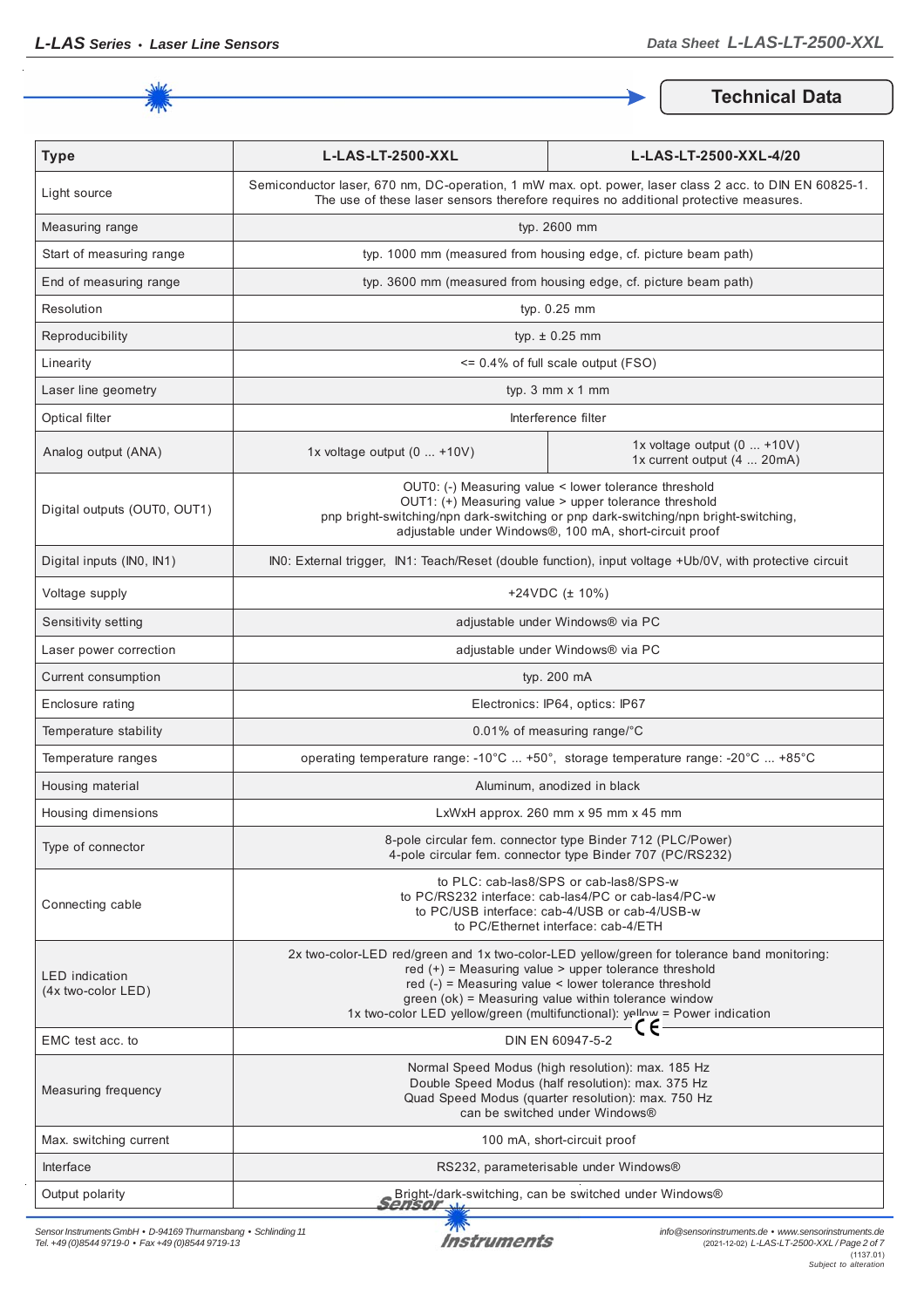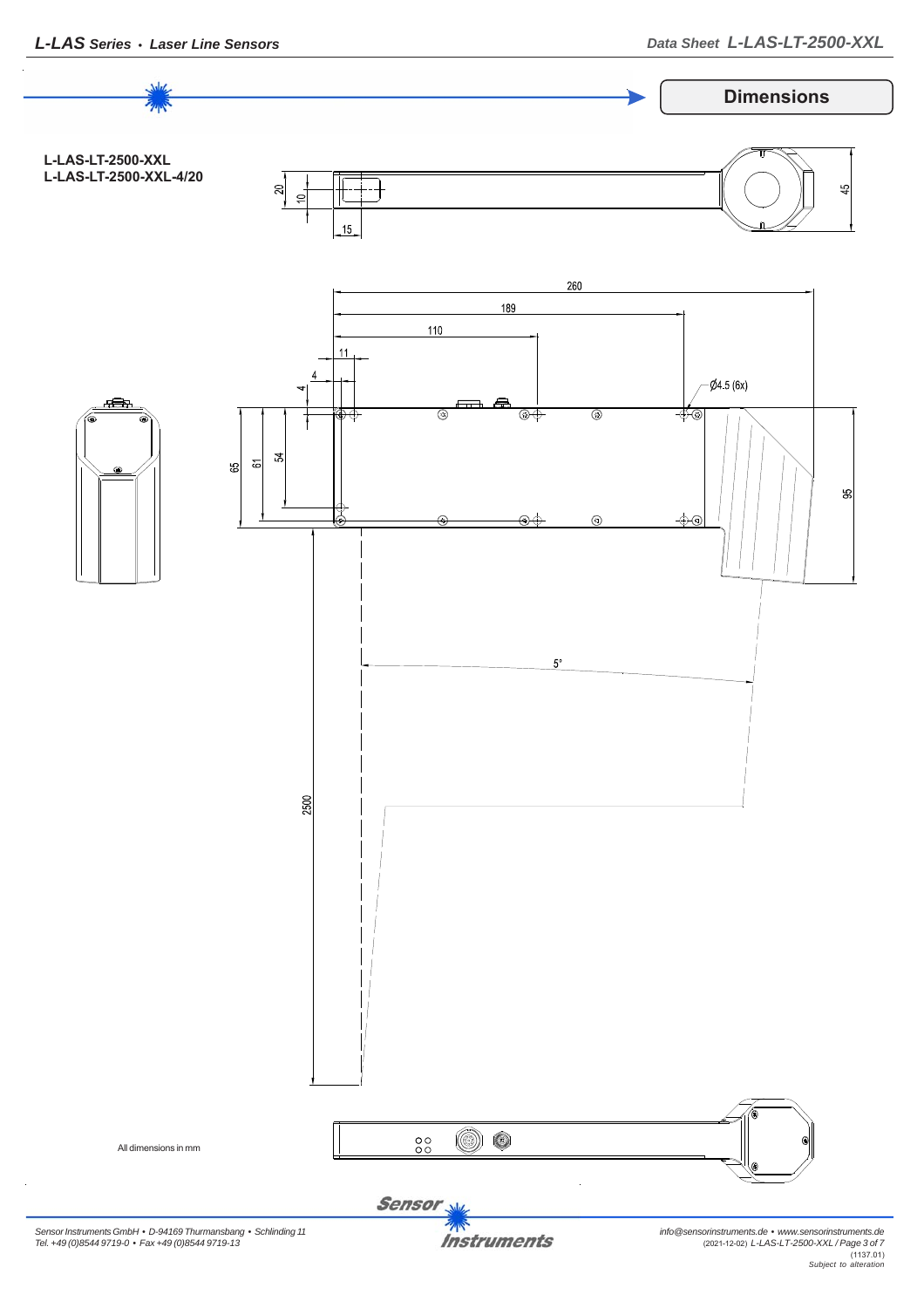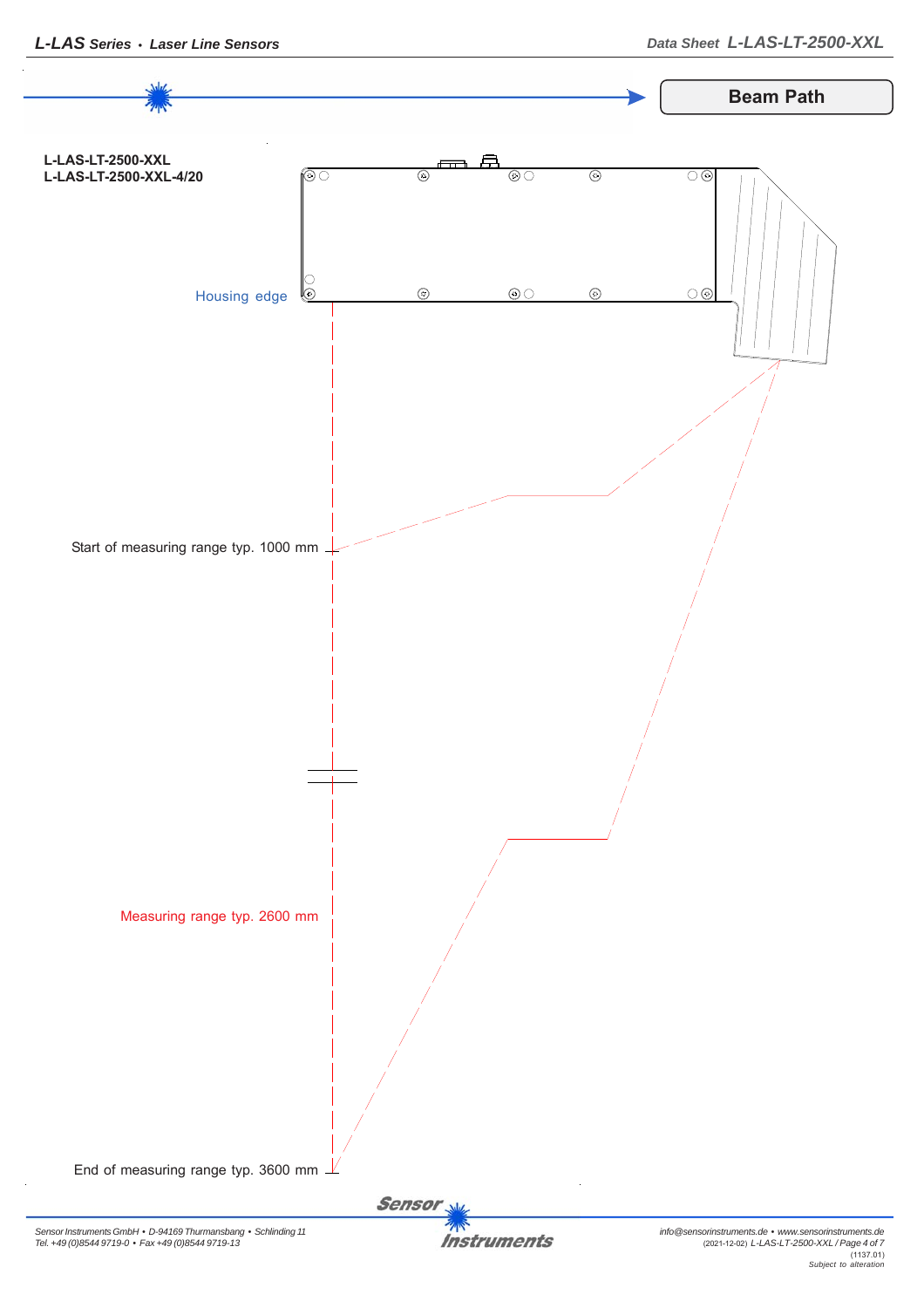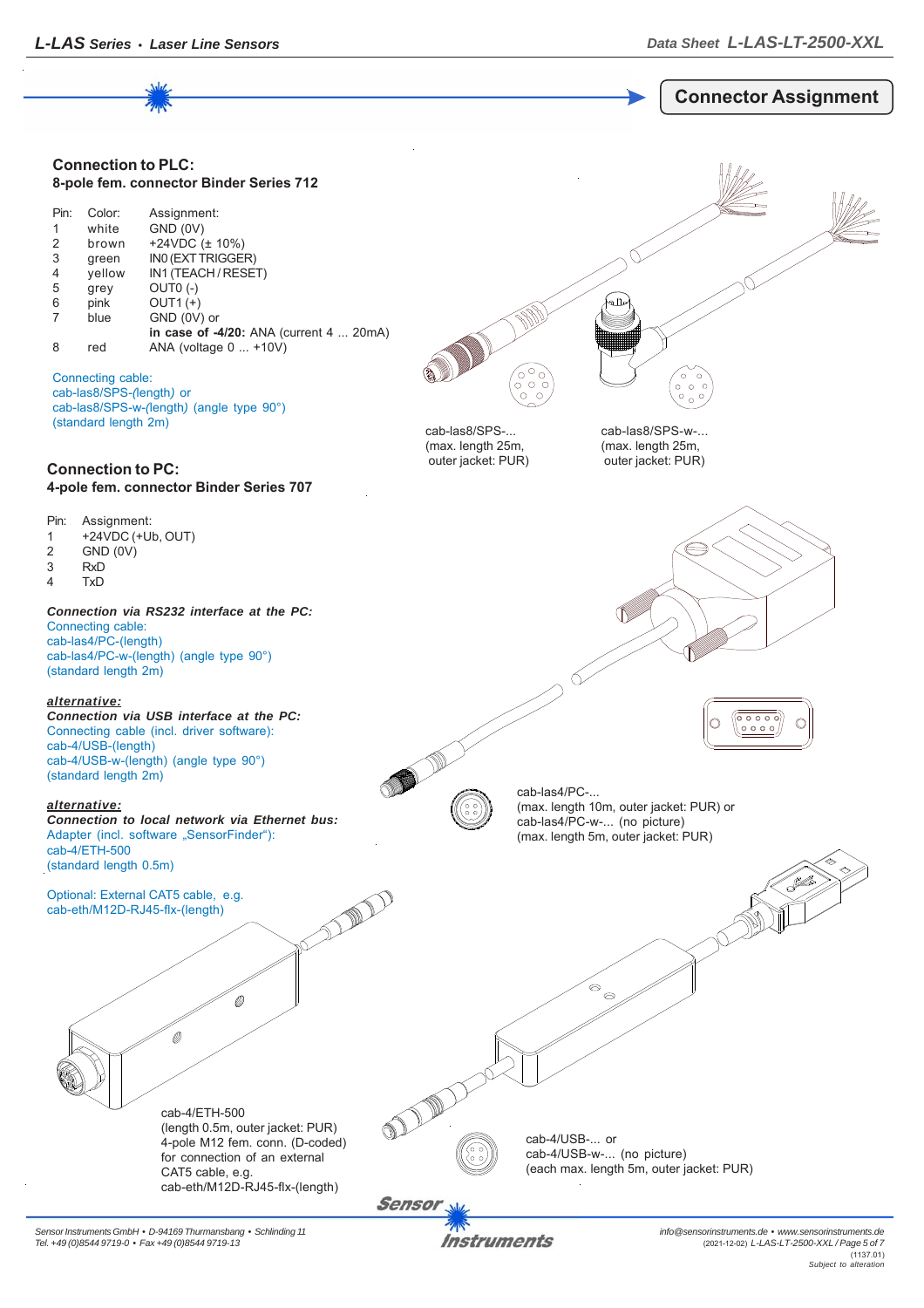

*Sensor Instruments GmbH • D-94169 Thurmansbang • Schlinding 11 Tel. +49 (0)8544 9719-0 • Fax +49 (0)8544 9719-13*

**Instruments**